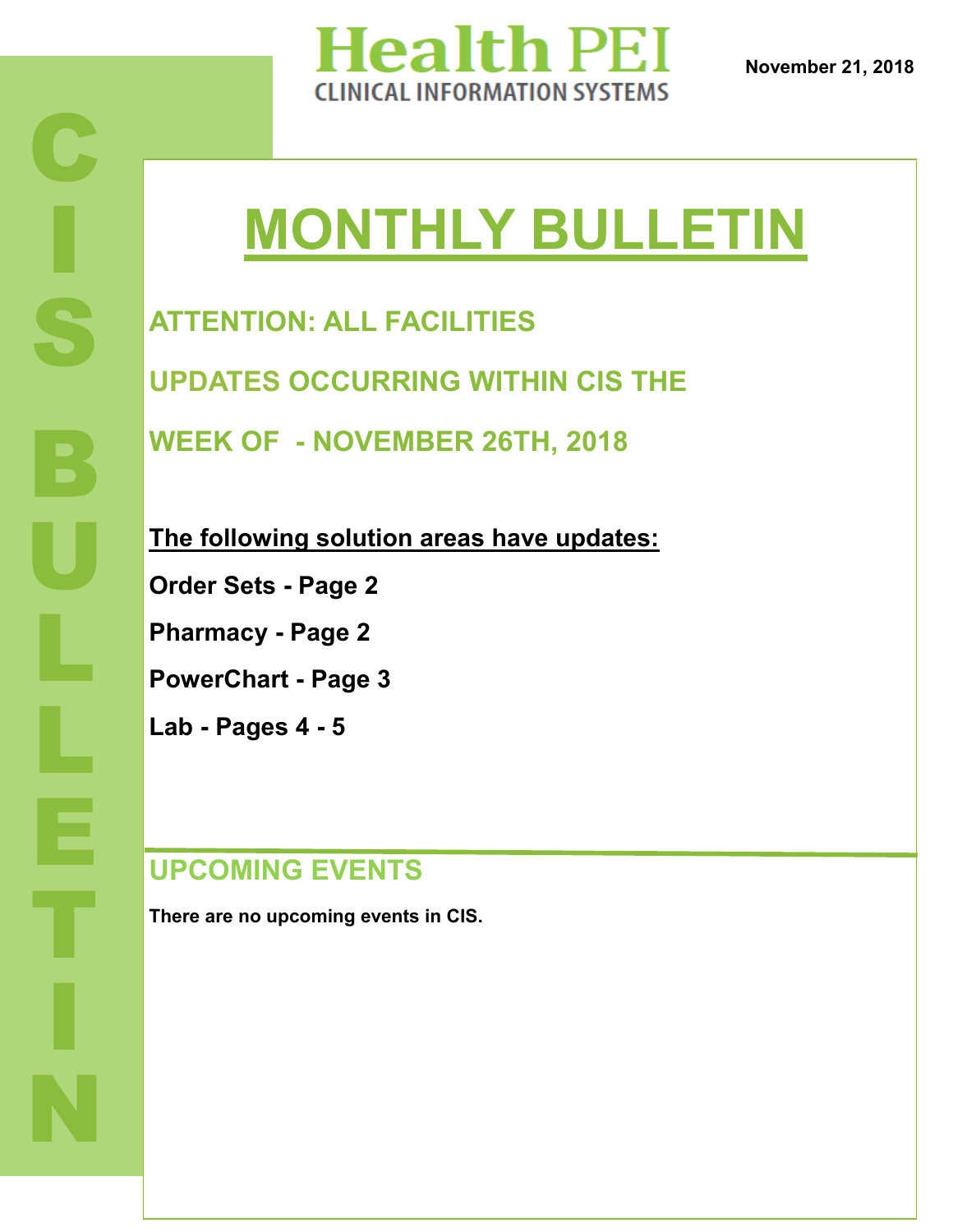

### **Order Set Updates:**

There are two new Order Sets being released this month:

**New! PEDS Violent and Aggressive**

**New! Adult Cystic Fibrosis Patient Admit**

### **Pharmacy Update:**

**Estimated Creatinine Clearance:** Calculations (standard and adjusted for body weight) will be added to those medication orders that have e-GFR defined as a "Related Result".

| View                               |                   | Displayed: All Active Orders   All Inactive Orders   All Medications [All Statuses] |               |                                |                                        |                                                          |
|------------------------------------|-------------------|-------------------------------------------------------------------------------------|---------------|--------------------------------|----------------------------------------|----------------------------------------------------------|
| <b>Related Results (3)</b>         |                   |                                                                                     | v             |                                |                                        |                                                          |
| $\equiv$ e-GFR (MDRD)              |                   |                                                                                     |               | Status Last Updated Status     | Order Name A                           | Details                                                  |
| $*55$                              | 2018-Nov-09 14:15 | ⊿ Medications                                                                       |               |                                |                                        |                                                          |
| $*14$                              | 2018-Sep-06 11:39 | $\triangle$ Inpatient                                                               |               |                                |                                        |                                                          |
|                                    |                   |                                                                                     |               | 2018-Oct-15 Ordered digoxin    |                                        | 0.125 mg, Oral, Tab, Daily, Start: 2018-Oct-15 09:00     |
| E Est CrCl Cockcroft-Gault         |                   |                                                                                     |               | 2018-Oct-23 Ordered furosemide |                                        | 40 mq, IV, Injection, q24h timed, Start: 2018-Oct-24 10. |
| $*54.55$                           | 2018-Nov-09 14:16 |                                                                                     | $-60^{\circ}$ | 2018-Nov-0 Ordered glyBURIDE   |                                        | 5 mg, Oral, Tab, Morning, Start: 2018-Nov-10 08:00       |
| E Est CrCl Cockcroft-Gault - AdjBW |                   |                                                                                     | 66            |                                | 2018-Nov-0 Ordered raNITIdine (Zantac) | 150 mg, Oral, Tab, BID, Start: 2018-Nov-09 21:00         |
| *54.55                             | 2018-Nov-09 14:16 |                                                                                     |               |                                |                                        |                                                          |
|                                    |                   |                                                                                     |               |                                |                                        |                                                          |

**PESTIMATED CREATININE CLEARANCELANNING ASSESSMENT Change to Medication Order Name:** To align with the Health PEI policy, the "marijuana" medication order will be replaced with "cannabis (medical)".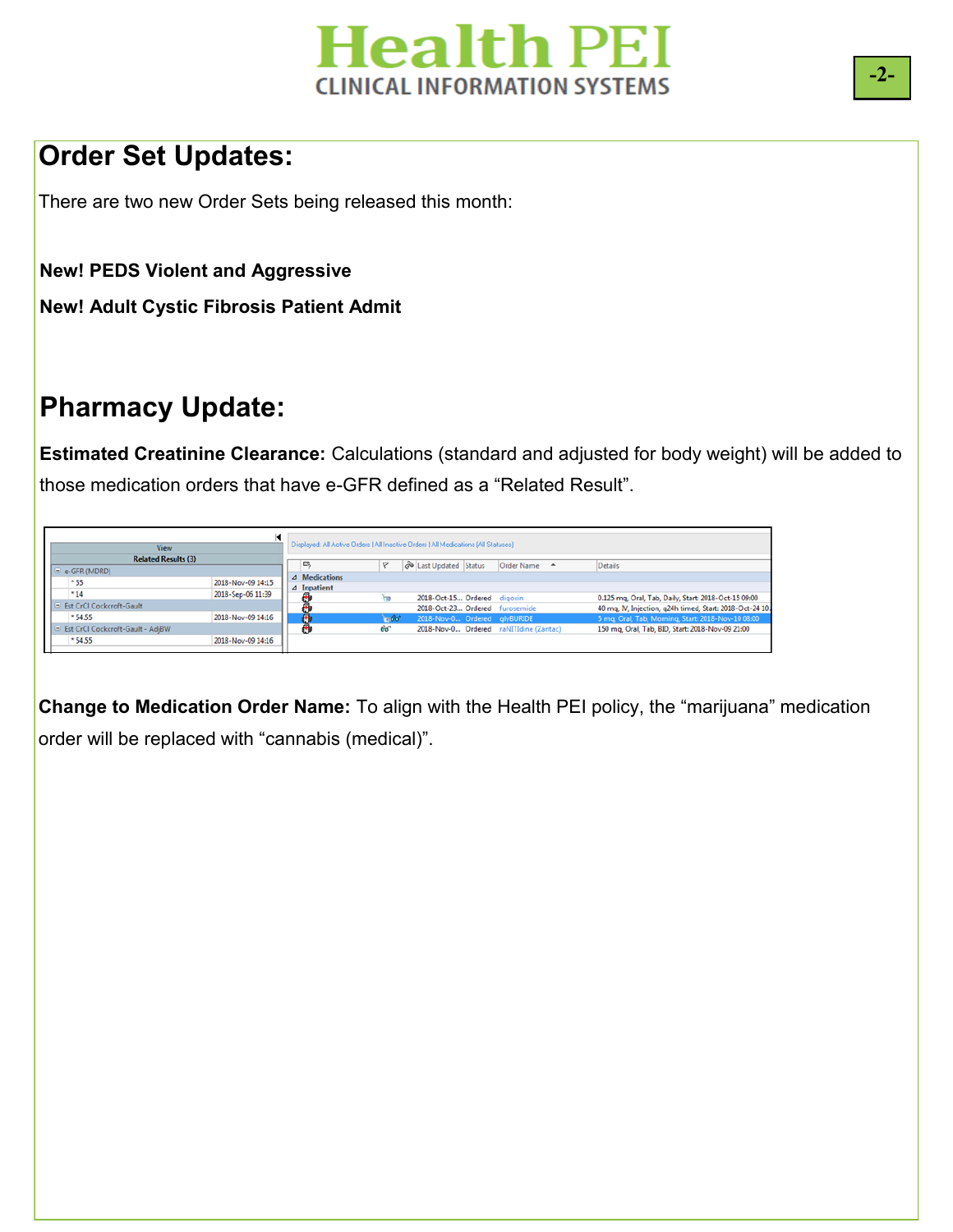## **Health PEI CLINICAL INFORMATION SYSTEMS**

### **PowerChart Update:**

**POC INR:** Results will be available and post to the Assessments tab in PowerChart.

| <b>Clinical Info</b>        | 2018-Nov-02 13:43 | 2018-Nov-02 13:41 | 2018-Nov-02 11:42 |
|-----------------------------|-------------------|-------------------|-------------------|
| <b>Blood Glucose</b>        |                   |                   |                   |
| <b>POC Glucose</b>          |                   |                   | 5.6 mmol/L        |
| <b>POC Urinalysis</b>       |                   |                   |                   |
| <b>POC Urine Bilirubin</b>  | o                 |                   |                   |
| <b>POC Urine Glucose</b>    |                   |                   |                   |
| POC Urine Hgb               |                   |                   |                   |
| <b>POC Urine Leukocytes</b> |                   |                   |                   |
| <b>POC Urine Nitrite</b>    |                   |                   |                   |
| POC Urine pH                | 6.8               |                   |                   |
| POC Urine Protein Qual      | H 2.00            |                   |                   |
| <b>POC Urine Spec Grav</b>  | 1.005             |                   |                   |
| POC Urine Urobilinogen      | -2                |                   |                   |
| <b>INR POC</b>              |                   |                   |                   |
| POC INR                     |                   | H 2.0             |                   |

**Revised TLR Documentation:** This update brings the TLR documentation in line with recent changes from the copyright owner (Saskatchewan Association of Safe Workplaces in Health) and reduces duplication with other nursing assessments.

| <b>STAR</b><br><b>Health Information</b><br>Physical Function | $\overline{1}$<br>$-$<br><b>TLR Mobility Health Information</b> |                                      |                                                    |                                                                                              |                                               |                                          |  |  |
|---------------------------------------------------------------|-----------------------------------------------------------------|--------------------------------------|----------------------------------------------------|----------------------------------------------------------------------------------------------|-----------------------------------------------|------------------------------------------|--|--|
| <b>Transfers</b>                                              |                                                                 | <b>Communication Risk Factors</b>    |                                                    |                                                                                              |                                               |                                          |  |  |
| Specialized TLR Assessment                                    |                                                                 | Preferred Mode of<br>Communication   | O Able to read<br>C Able to write                  | C Able to read/write                                                                         | C Sign language                               | O Written                                |  |  |
|                                                               |                                                                 | Visual Impairment                    | $\Box$ None<br>Blind, left eye<br>Blind, right eye | $\Box$ Glasses<br>Contact lens, left eye<br>Contact lens, right eye   Lens implant, left eye | Prosthetic eye, left<br>Prosthetic eye, right | Lens implant, right eye<br>$\Box$ Other: |  |  |
|                                                               |                                                                 | Hearing Impairment   Deal, right ear | $\Box$ None<br>Deal, left ear                      | Cochlear implant, left ear<br>Cochlear implant, right ear   Other:<br>Hearing aid, left      | Hearing aid, right                            |                                          |  |  |
|                                                               |                                                                 | Speech Impairment                    | $\Box$ Yes                                         | $\Box$ No<br>$\Box$ Other:                                                                   |                                               |                                          |  |  |
|                                                               |                                                                 |                                      |                                                    | Cognitive/Behavioural RiskFactors                                                            |                                               |                                          |  |  |

#### **New Progress Note for Vascular Access Nurses**

| <b>Documents</b>                                                                                                                                                                                                                                                                                                                             |
|----------------------------------------------------------------------------------------------------------------------------------------------------------------------------------------------------------------------------------------------------------------------------------------------------------------------------------------------|
|                                                                                                                                                                                                                                                                                                                                              |
|                                                                                                                                                                                                                                                                                                                                              |
| Admission/Discharge Records<br>ित्र Nursing/Allied Health-Text<br>Progress Notes<br>ம் <mark>இ</mark> ICU Physician Progress Note<br>ं हो अपने अपने Progress Number को अपने स्थान के अपने पाउँ विकास को अपने स्थान के प्रोफ्न के स्थान के बाद से उ<br>[14] 2018-Nov-20 09:00 Test, Nurse, RN - "Testing Vascular Access Nurse Progress Note" |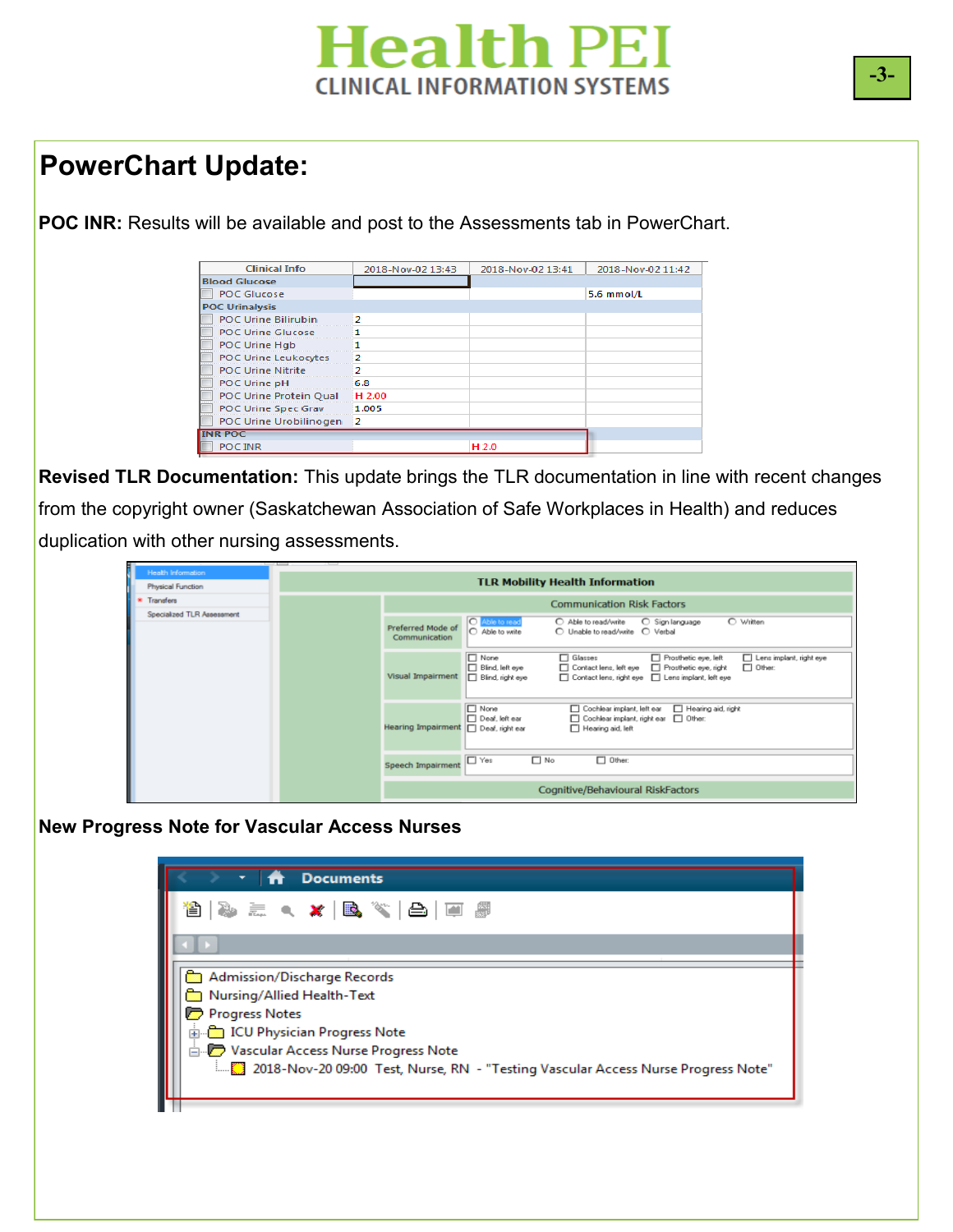# **Health PEI CLINICAL INFORMATION SYSTEMS**

### **Lab Updates:**

**Allergies -** Please note that allergy display names are being updated to include their ID (a universal code for each specific allergen). The updated requisition can be found online on the Provincial Laboratory Website <http://healthpei.ca/src/labreqs>

Example:

| <b>Before</b> | <b>After</b> |
|---------------|--------------|
| Almond        | Almond (f20) |

**No Recent Hemoglobin Alert -** This alert will fire when a Crossmatch Order Info or BB Crossmatch Order Info is ordered on a patient without hemoglobin result within the last 48 hours. The alert allows you to cancel or continue the crossmatch. It also allows you to add a CBC order from the Alert.

| Discern: (1 of 1)                                                             |
|-------------------------------------------------------------------------------|
| No Recent Hemoglobin<br><b>Cerner</b>                                         |
| No recent hemoglobin result available within the last 48 hours.               |
| Are you sure you want to continue ordering this transfusion.                  |
| <b>Alert Action</b>                                                           |
| <b>Cancel Ordering Crossmatch</b><br><b>Continue Ordering Crossmatch</b><br>⊙ |
| Add Order for:                                                                |
| CBC w/ Auto Diff                                                              |
|                                                                               |
| OK                                                                            |

**-4-**